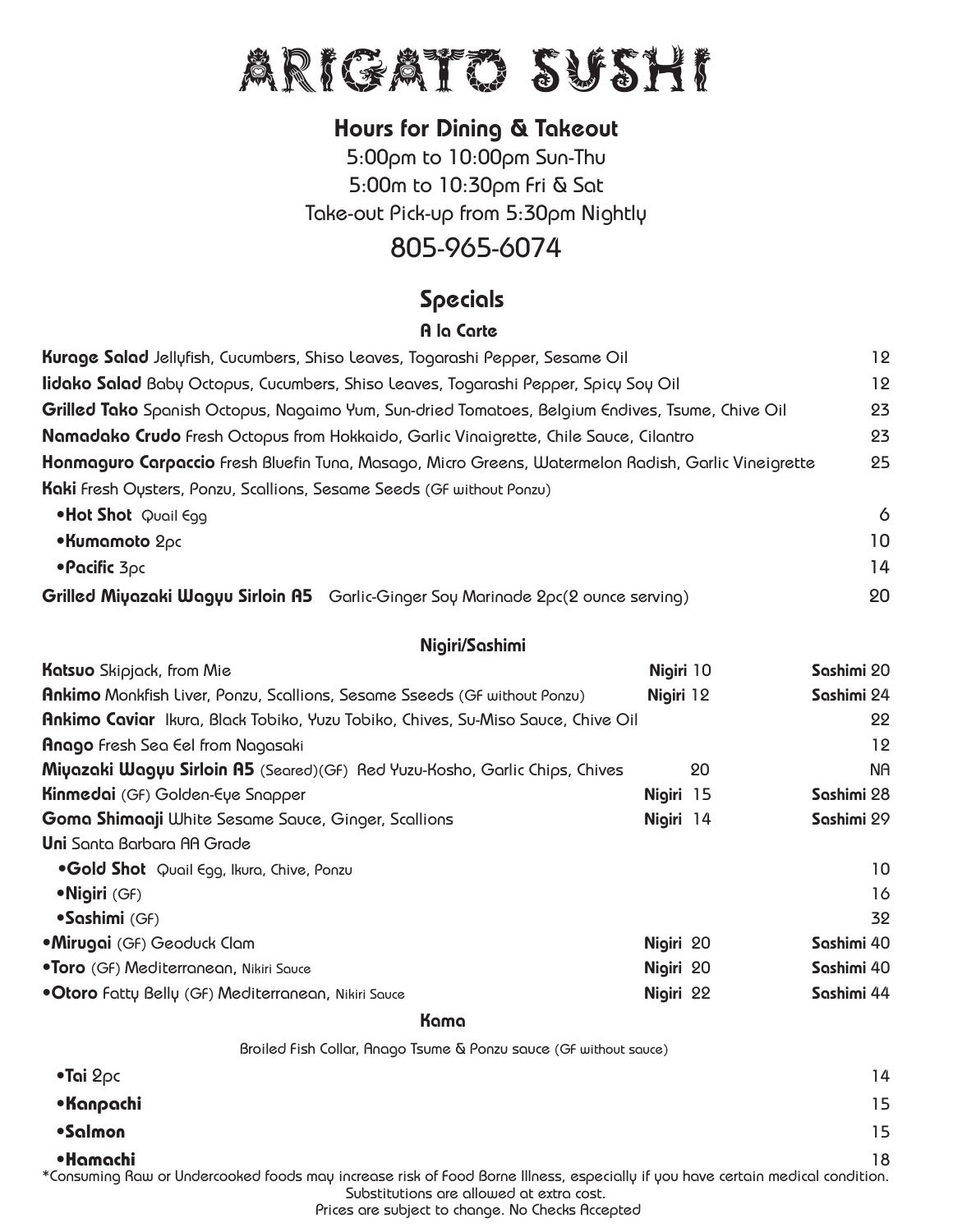| Soup                                                                                                          |                |
|---------------------------------------------------------------------------------------------------------------|----------------|
| <b>Miso Soup</b><br><b>Kinoko Miso Soup Assorted Mushrooms</b>                                                | 5<br>9         |
| Spicy Seafood Clear Soup Salmon, Hotate, Shrimp, Asari Clam                                                   | 20             |
| Salad                                                                                                         |                |
| <b>Wakame Salad (V)</b>                                                                                       | $\overline{7}$ |
| •Cucumber 6 (V) •Tako 12 •Cbi 12 •Snow Crab Legs 16 •Hotate 16<br>Sunomono                                    |                |
| Salmon Skin Salad Spring Mix, Shiso Leaves, Yamagobo, Bonito Flakes, Spicy Vinaigrette                        | 18             |
| <b>Blackened Ahi Salad</b> Blackened Maguro, Garlic Vinaigrette                                               | 26             |
| <b>Eel Salad</b> Anago or Unagi, Spring Mix, Shiso, Cucumbers, Tsume & Ponzu                                  | 24             |
| <b>Seafood Paradise</b> Maguro, Hamachi, Salmon, Hirame, Tai, Ebi, Bincho-Maguro & Kurage, Garlic Vinaigrette | 34             |
| A la Carte Cold                                                                                               |                |
| Carpaccio Masago, Scallions, Red Onions, Watermelon-Radish, Tomatoes, Garlic Vinaigrette                      |                |
| • Maguro • Sake • Hirame • Hamachi                                                                            | 22             |
| • Honmaguro                                                                                                   | 26             |
| Hot Olive Sashimi EVOO Ginger, Garlic, Cilantro Leaves, Shoyu (GF with Tamari Shoyu)                          |                |
| •Hamachi •Hirame •Hotate •Salmon •Tai                                                                         | 24             |
| Tartare Avocado, Tobiko, Wasabi Vinaigrette & Chive Oil                                                       |                |
| •Maguro •Honmaguro •Hamachi •Salmon •Toro                                                                     | $20 +$         |
| <b>Fluke'n Crab</b> Hirame, Dungeness Kani, Avocado, Cilantro, Jalapeno, Yuzu-Kosho, Vinaigrette              | 24             |
| <b>Scafood Ceviche</b> Tako, Ebi, Hotategai, Tai, Red Onion, Cilantro, Jalapneno, Spicy Yuzu Dressing         | 24             |
| <b>Sunnyside Up Hotate</b> Spicy Aioli, Masago, Shichimi & Garlic Vinaigrette                                 | 16             |
| Zuke Honmaguro Pink Peppercorns, Chives, Crispy Yam, Truffle Shoyu                                            | 22             |
| Zuke Toro Pink Peppercorns, Chives, Crispy Yam, Truffle Shoyu                                                 | 32             |
| A la Carte Hot                                                                                                |                |
| <b>Yakitori</b> Skewered Chicken Thigh, Balsamic Teriyaki Sauce                                               | 9              |
| <b>Grilled Asparagus</b> Spinach Sauce                                                                        | 13             |
| <b>Firecracker Ahi</b> Spicy Ahi, Yamagobo Root, Avocado, Cucumber, Mango Chile Sauce, Pink Peppercorn        | 14             |
| <b>Mrs. Ebilyn</b> Ebi & Hirame Pot Stickers, Spicy Aioli, Ponzu                                              | 17             |
| Off the Lip Crab Wantan Skin Puff with Snow Crab, Avocado, Cream Cheese, Cilantro, Spicy Aioli, Ponzu         | 20             |
| Chicken Gyoza Spicy Pot Stickers, Chile Shyoyu                                                                | 14             |
| Standing Room Only Half Avocado, Unagi, Snow Crab, Masago, Scallions                                          | 18             |

**New Zealand Green Mussels** • Spicy Broiled • Sake Steamed 18 **Popcorn Rock Shrimp** Blackened Tempura Batter, Spicy Aioli, Chive Oil 20 **Calamari with Asparagus** Wokked with Spicy Miso, Fish Stock & Abalone Stock 20 **Shrimp with Asparagus** Sauteed with Sake Butter, Fish & Abalone Stock 20 **Soft Shell Crab Tempura** Dijon Vinaigrette, Spring Mix, Ponzu 20 **Local's Only** Broiled Hotategai, Snow Crab, Shiitake, Mushrooms, Onion, Shari 20 **Rincon Magic** Sushi Pizza: Snow Crab, Octopus, Squid, Smelt Roe, Scallions on a Crispy Sushi Rice 22 **Miso Glazed Black Cod** 24 **Pan Seared U10 Scallops** Black Sesame Butter Sauce 26 and 26 and 26 and 26 and 26 and 26 and 26 and 26 and 26 and 26 and 26 and 26 and 26 and 27 and 27 and 28 and 28 and 28 and 28 and 28 and 28 and 28 and 28 and 28 and 28 **Grilled Miyazaki Wagyu A5** Garlic-Ginger Soy Marinade, 2pc (2 ounce serving) 20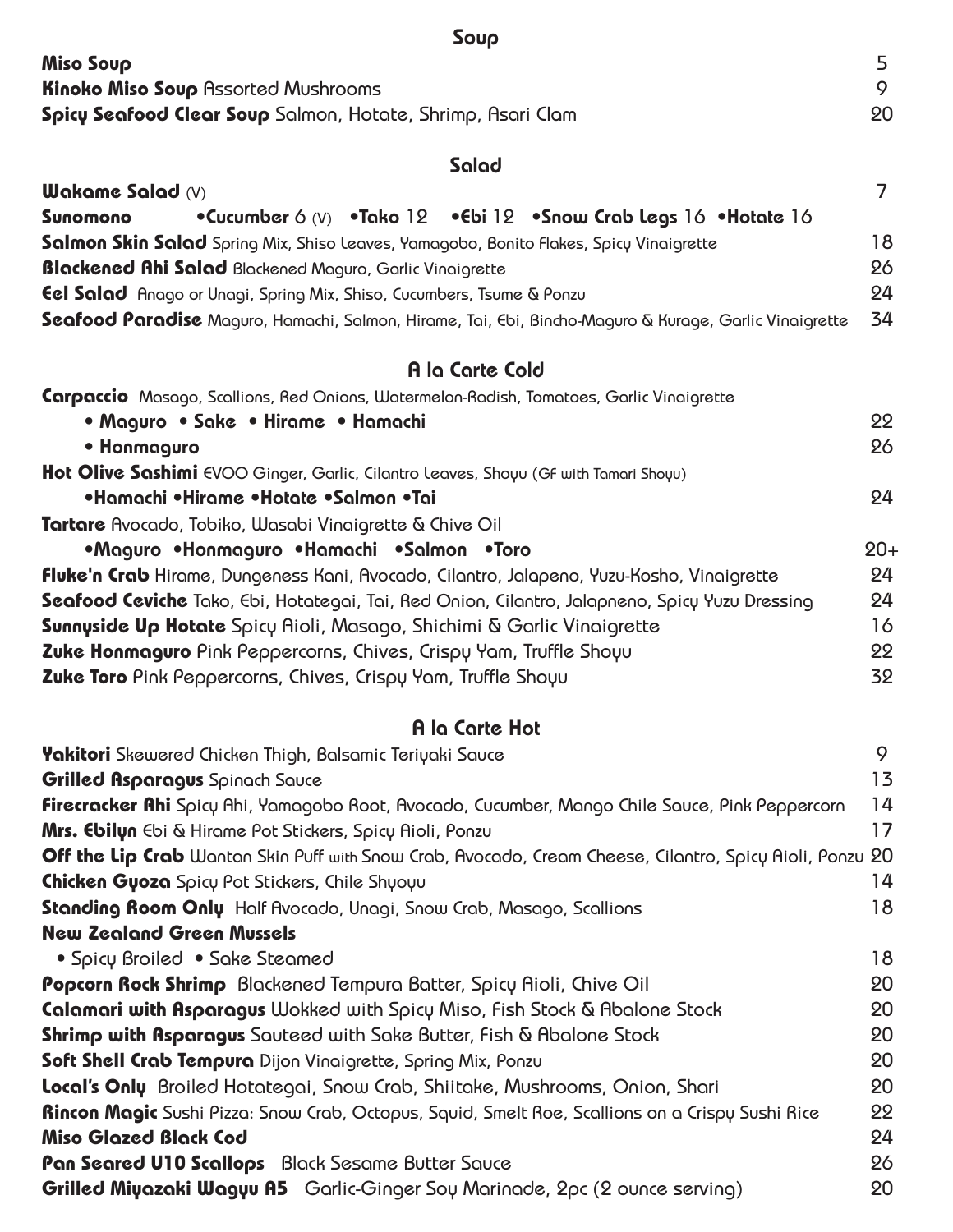| Nigiri & Sashimi                                                   | Nigiri $2\rho$ | Sashimi $4\rho$ |
|--------------------------------------------------------------------|----------------|-----------------|
| <b>Aji Horse Mackerel</b>                                          | 12             | 24              |
| Anago Sea Eel                                                      | 12             | 24              |
| <b>Bincho-Maguro Wild Albacore</b>                                 | 9              | 18              |
| <b>Botan Ebi</b> Canadian Raw Prawn, Tempura Heads                 | 16             | 32              |
| <b>Ebi</b> Tiger Shrimp                                            | 8              | 16              |
| Hamachi Yellowtail                                                 | 10             | 20              |
| <b>Hirame Halibut</b>                                              | 10             | 20              |
| Hotategai Hokkaido Scallop                                         | 11             | 22              |
| <b>lidako Baby Octopus</b>                                         | 9              | 18              |
| Ika, Kensaki Squid                                                 | 10             | 20              |
| <b>Ikura</b> Salmon Roe                                            | 13             | 26              |
| <b>Kanpachi</b> Amberjack                                          | 13             | 26              |
| <b>Kani</b> Snow Crab Leg                                          | 13             | 26              |
| <b>Kurage Jellyfish</b>                                            | 9              | A.Q.            |
| Salmon Fresh, Bakkafrost                                           | 10             | 20              |
| Salmon Smoked, Kobe                                                | 10             | 20              |
| <b>Shimaaji White Trevally</b>                                     | 13             | 26              |
| Tai Madai Snapper                                                  | 10             | 20              |
| Tobiko Flying Fish Roe                                             | 10             | 20              |
| <b>Tobiko Wasabi</b>                                               | 10             | 20              |
| <b>Tobiko Yuzu</b>                                                 | 10             | 20              |
| Tako Octopus                                                       | 11             | 20              |
| Maguro Yellowfin Tuna                                              | 10             | 20              |
| Hon-Maguro Bluefin Tuna                                            | 13             | 24              |
| <b>Toro Bluefin Tuna Belly</b>                                     | 20             | 40              |
| Otoro Fatty Bluefin Belly                                          | A.Q.           | A.Q.            |
| <b>Unagi Fresh Water Eel</b>                                       | 10             | 20              |
| Uni Local Sea Urchin AA                                            | 16             | 32              |
| Special Nigiri & Sashimi                                           |                |                 |
| <b>Grilled Portabella</b> with White Truffle Oil & Chervil         | 7              | N/A             |
| Grilled Shiitake with Yuzu Pepper, White Truffle Oil & Chives      | 7              | N/A             |
| Jalapeno Hamachi Red Jalapeno & Habanero Sauce                     | 11             | 24              |
| <b>Su-Miso Bincho</b> Mustard Su-Miso, Jalapeno & Cilantro         | 10             | 22              |
| <b>Ume Fluke</b> Hirame with Ume Plum Vinaigrette & Shiso Julienne | 10             | 22              |
| Yuzu Pepper Tai Yuzu juice, Yuzu pepper & Cilantro Leaf            | 11             | 24              |
| Ginger Maguro Ginger Yuzu Garlic Oil, Pink Salt & Chives           | 11             | 24              |
| Ginger Hon-Maguro Ginger Yuzu Garlic Oil Pink Salt & Chives        | 14             | 29              |

**Miyazaki Beef A5** (Seared)(GF) Red Yuzu Kosho, Garlic Chips, Chives 20 20 N/A **Serrano Kanpachi** Serrano Chille, Dashi Infused Yuzu Soy Sauce 14 14 29 **Seared Engawa** Yuzu Pepper, Garlic Chip, Cilantro Leaf & Ponzu 12 **12** N/A **Seared Hotate** Hokkaido Scallops, Spicy Aioli, Chives 12 12 22 **Seared Salmon** Ikura, Chives & Wasabi Vinaigrette 10 10 **22 10** 22 **Seared Tai** Yuzu Pepper, Hawaiian Pink Salt, Cilantro Leaf & Ponzu 12 24 **Seared Toro** Spicy Red Miso, Jalapeno & Pink Peppercorn **A.Q.** A.Q. A.Q. **Seared Hamachi** Black Sesame Sauce & Chervil **11** 11 22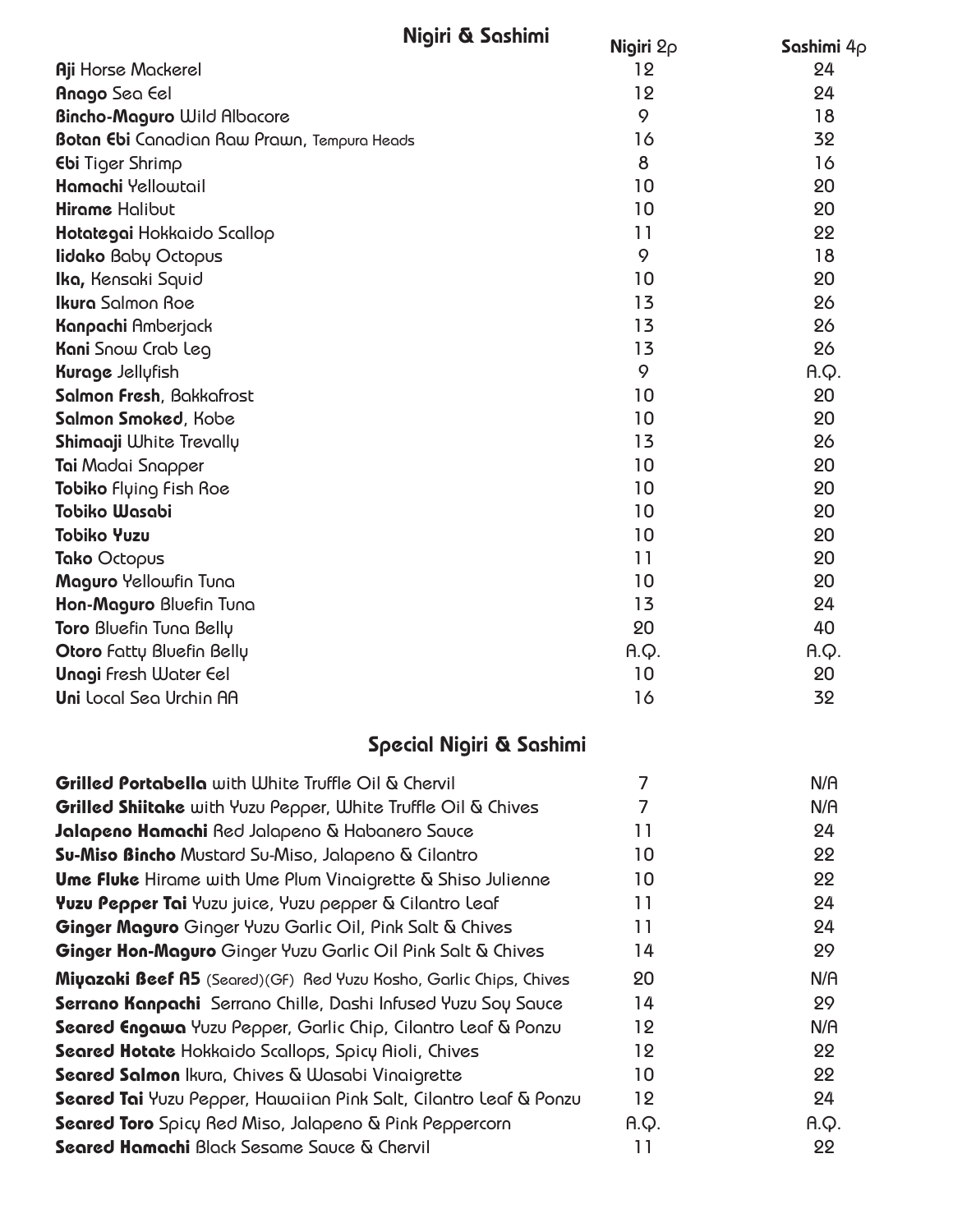# Rolls

| California Roll 100% Canadian Snow Crab                                                                          | 12 |
|------------------------------------------------------------------------------------------------------------------|----|
| Dungeness Crab California Roll                                                                                   | 20 |
| Tekka-maki                                                                                                       | 11 |
| <b>Salmon Skin Roll</b>                                                                                          | 10 |
| <b>Negihama-maki</b> Yellowtail & Scallion                                                                       | 11 |
| <b>Toro Roll</b>                                                                                                 | 20 |
| <b>Special Rolls</b>                                                                                             |    |
| <b>Arigato Roll</b> Smoked Salmon, Snow Crab, Avocado, Cucumber, Masago                                          | 15 |
| <b>Ahi &amp; Asparagus Roll</b> Spicy Maguro, Asparagus, Avocado, Cilantro, Jalapeno Masago, Chive Oil           | 15 |
| <b>Banzai Roll</b> Hamachi, Avocado, Cucumber, Scallions                                                         | 14 |
| Bay City Roll Hotategai, Avocado, Cucumber, Masago, Spicy Aioli                                                  | 13 |
| Black & White Roll Broiled Hirame, Snow Crab, Avocado, Cucumber, Black & White Sesam Seeds, Ponzu                | 16 |
| Blue-Man Roll Maguro, Snow Crab, Asparagus, Avocado, Cilantro, Jalapeno Masago, Mango Relish                     | 22 |
| Bonfire Roll Kaki-no-tane Cracker Crust, Spicy Tuna, Asparagus, Avocado, Cilantro, Jalapeno                      | 22 |
| <b>California Sunset</b> Maguro, Avocado, Cucumber, Masago                                                       | 14 |
| Crab Melt Tempura Snow Crab Legs, Cream Cheese, Avocado, Enoki, Cucumber, Spicy Aioli, Ponzu                     | 18 |
| Dijon Ahi Roll Blackened Ahi, Bincho-Maguro, Asparagus, Avocado, Kaiware, Red Onion, Dijon Sauce                 | 16 |
| <b>Dracula Roll</b> Maguro, Bincho-Maguro, Blackened Ahi, Belgian Endive, Red Onion, Red Chile Sauce             | 26 |
| <b>ELT</b> Unagi, Spring Mix, Tomato, Anago Tsume                                                                | 13 |
| <b>Fiesta Roll</b> Tempura Hirame, Tomato, Avocado, Cilantro, Cucumber, Jalapeno, Habanero Sauce, Ponzu          | 16 |
| <b>Eskimo Roll</b> Fresh Salmon, Asparagus, Avocado, Red Onion, Spicy Aioli                                      | 14 |
| Hot Rod Roll Mentaiko, Yamaimo, Shiso, Spring Mix                                                                | 15 |
| Hot Rod 2 Mentaiko, Ika, Shiso, Spring Mix                                                                       | 17 |
| Jalapeno Hamachi Roll Avocado, Cilantro, Red Jalapeno, Jalapeno Masago, Habanero Sauce, Ponzu                    | 16 |
| Lobster Tempura Roll Asparagus, Avocado, Enoki, Spicy Aioli, Chive Oil                                           | 28 |
| <b>Magic Mushroom</b> Shiitake, Maitake, Enoki, Shimeji, Eringi, Asparagus, Avo, Chive, White Truffle Oil        | 15 |
| <b>Manhattan</b> Smoked Sake, Avocado, Cream Cheese, Red Onion, Tomato, Spring Mix                               | 15 |
| Pacific Rim Maguro, Hamachi, Fresh Salmon, Asparagus, Chives, Tobiko, Spicy Aioli, Wasabi Vinaigrette, Chive Oil | 28 |
| Pretty in Pink Smoked Salmon, Snow Crab, Avocado, Yamagobo, Enoki                                                | 17 |
| <b>Pro Roll</b> Tempura Soft Shell Crab, Avocado, Cucumber, Kaiware, Ponzu, Spicy Aioli                          | 16 |
| <b>Right Said Eel</b> Unagi, Avocado, Cucumber, Enoki, Anago Tsume                                               | 14 |
| Rock'n Roll Maguro, Salmon, Hamachi, Hirame wrapped on top of California Roll                                    | 28 |
| <b>Eel Goes to Hollywood</b> Anago, Snow Crab, Avocado, Cucumber, Masago, Anago Tsume                            | 18 |
| Snake Roll Unagi, Snow Crab, Avocado, Cucumber, Yamagobo, Enoki, Anago Tsume                                     | 24 |
| Swinging Roll Tempura Roll, Smoked Salmon, Snow Crab, Hirame, Yamagobo, Cucumber, Spicy Rioli, Ponzu             | 20 |
| <b>Tiger Roll</b> Tempura Tiger Shrimp, Avocado, Cucumber, Kaiware, Spicų Aioli, Ponzu                           | 16 |
| <b>Wiki Wiki Roll</b> Snow Crab, Ebi, Papaya, Avocado, Enoki, Papaya Sauce                                       | 18 |
| <b>Wipcout Roll</b> Smoked Salmon, Cream Cheese, Avocado, Cucumber                                               | 14 |
| <b>Yellow Submarine</b> Hamachi, Hotategai, Asparagus, Enoki, Chives, Spicy Red Miso Sauce                       | 18 |
| Yuppie Roll Lobster Tail, Asparagus, Avocado, Enoki, Tobiko, Wasabi Vinaigrette, Ponzu                           | 28 |
| Zippy Roll Spicy Maguro, Cucumber, Kaiware                                                                       | 13 |
| <b>Chef's Special Roll</b>                                                                                       | 33 |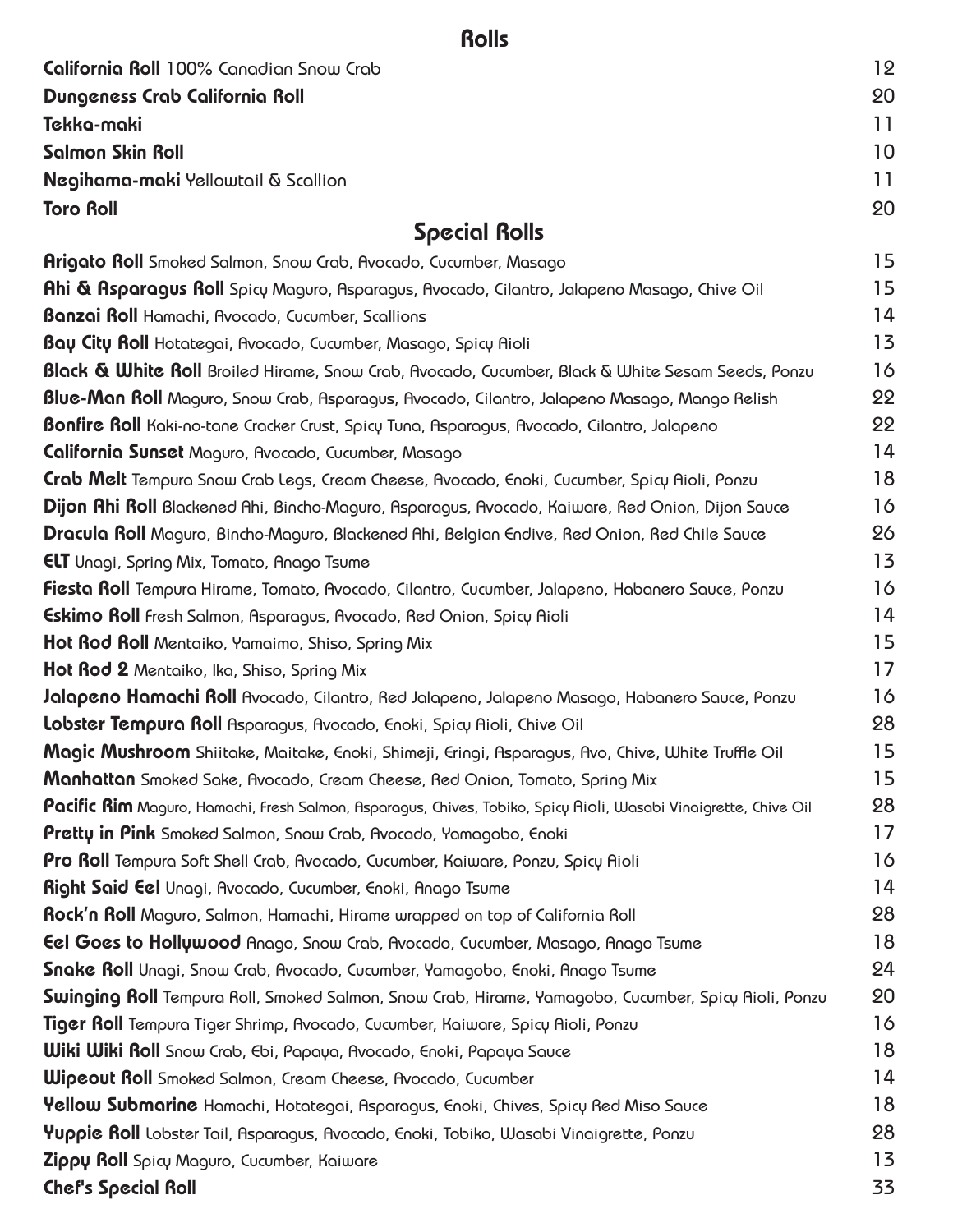## Combinations & Bowls

| <b>Premium 5</b> Toro, Kanpachi, Tai, Uni & Ikura                                                                | 30 |
|------------------------------------------------------------------------------------------------------------------|----|
| <b>Premium 7</b> Toro, Kanpachi, Tai, Shima-Aji, Hotategai Uni & Ikura                                           | 42 |
| <b>Ultimate 10</b> Toro, Honmaguro, Kapachi, Shima-Aji, Uni, Ikura, 4 other Chef's Choice                        | 69 |
| <b>Arigato 5</b> Ginger Honmaguro, Jalapeno Hamachi, Yuzu Pepper Tai, Su-Miso Bincho, Serrano Kanpachi           | 29 |
| Seared 5 Toro, Hamachi, Salmon, Tai, & Hotategai                                                                 | 39 |
| Sushi Combo Maguro, Hamachi, Fresh Salmon, Hirame, Tai, Ebi, Bincho-Maguro & California Roll                     | 30 |
| Sushi Combo Premium Toro, Honmaguro, Kanpachi, Shimaaji, Uni, Ikura, Chef's Choice, Toro Roll                    | 55 |
| Sashimi Combo Maguro, Hamachi, Fresh Salmon, Hirame                                                              | 42 |
| Sashimi Combo Premium 2 Premium Fish of the day, 6 kinds, 2 pc each                                              | 52 |
| Sashimi Combo Premium 3 Premium Fish of the day, 6 kinds, 3 pc each                                              | 72 |
| Chirashi Bowl Assorted Sashimi on top of Shari                                                                   | 30 |
| Chirashi Bowl Premium Assorted Premium Sashimi on top of Shari                                                   | 50 |
| Poke Bowl Choice of Maguro, Fresh Salmon or Tako, Avocado, Asparagus, Wakame, Onion, Cucmber, Radish, Microgreen | 24 |
| <b>Eel Bowl</b> Choice of Anago, or Unagi, Avocado, Asparagus, Wakame, Onion, Cucmber, Radish, Microgreen        | 33 |

#### Entree

| Miso Glazed Black Cod Wasabi Mashed Potatoes, Baby Bok Choy | 36 |
|-------------------------------------------------------------|----|
| <b>Yakitori</b> Wasabi Mashed Potatoes, Spinach             | 24 |
| <b>Gyoza</b> Red Potatoes, Spinach                          |    |
| • Spicy Vegetable, Spinach Sauce                            | 24 |
| • Spicy Chicken, Chili Shoyu                                | 26 |
| • "Mrs. Ebilyn" Ebi, Hirame, Spicy Aioli & Ponzu            | 28 |
| <b>Soft Shell Crab</b> Wasabi Mashed Potatoes, Spinach      | 30 |
| Roasted Bakkafrost Salmon Wasabi Mashed Potatoes, Spinach   | 34 |
| Pan Seared U-10 Scallops Black Sesame Butter Sauce          | 38 |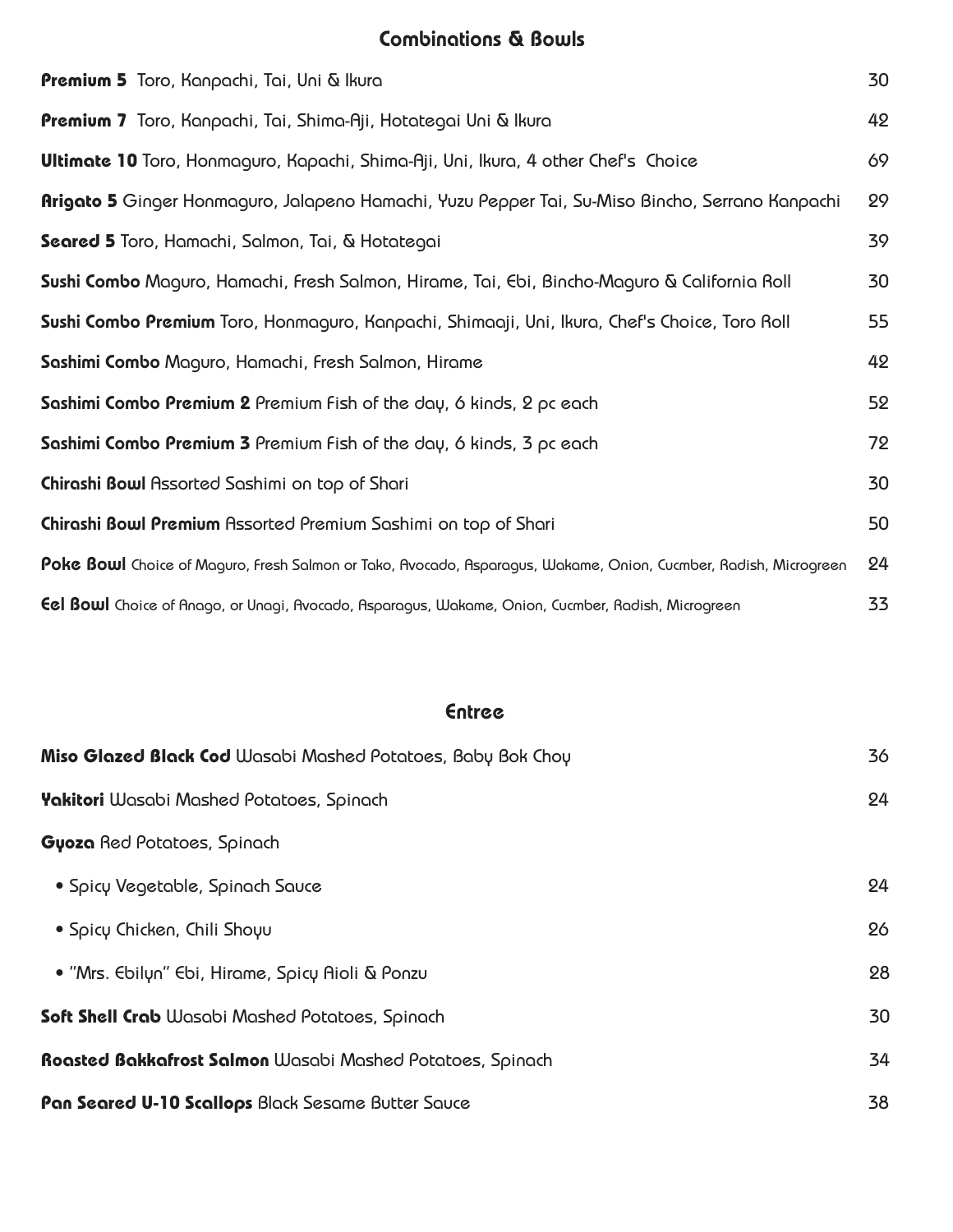## **Garden**

| <b>Steamed Edamame</b> (GF) (V)                                                                | 6  |
|------------------------------------------------------------------------------------------------|----|
| <b>Wokked Edamame</b> (V) Garlic Chile Shoyu                                                   | 9  |
| <b>Spring Mixed Salad</b> (V) Ginger Dressing                                                  | 9  |
| Soba Salad (V) Asparagus, Avocado, Sundried Tomatoes, Pine Nuts, Enoki, Onion, Sesame Dressing | 13 |
| <b>Shiitake Salad</b> Sauteed Assorted Kinoko, Spring Mix, Truffle Ponzu                       | 16 |
| <b>Grilled Asparagus</b> (V) Spinach Sauce                                                     | 13 |
| <b>Grilled Nagaimo</b> (V) Spinach Sauce                                                       | 13 |
| <b>Nasu Dengaku</b> (V) Japanese Eggplant, Spicy Red Miso Sauce, Leek                          | 9  |
| Tofu Steak (V) Enoki, Scallions, Ginger Sauce                                                  | 9  |
| <b>Veggie Gyoza</b> Spinach Sauce(contains dairy)                                              | 14 |
| <b>Wild Ones</b> (V) Shiitake, Maitake, Shimeji, Enoki, White Truffle Shoyu                    | 20 |

## **Sushi of Garden**

| <b>Inari</b> (V) Soubean Curd                                                                         | 4  |
|-------------------------------------------------------------------------------------------------------|----|
| <b>Grilled Portabella</b> (V) Chervil, White Truffle Oil                                              | 8  |
| <b>Grilled Shiitake</b> (V) Yuzu Kosho, Chive, White Truffle Oil                                      | 8  |
| Veggie Roll (V) Asparagus, Avocado, Tomato, Cucumber                                                  | 10 |
| <b>Grilled Veggie</b> (V) Asparagus, Shiitake, Nasu, Bell Pepper, Baby Zucchini, Garlic Olive Oil     | 14 |
| <b>Swinging Veggie</b> (V) Asparagus, Avocado, Enoki, Cuke, Yamagobo, Spicy Aioli, Chive Oil          | 13 |
| Magic Mushroom (V) Shiitake, Maitate, Shimeji, Enoki, Eringi, Asparagus, Avocado, White Truffle Oil   | 16 |
| <b>Palm Springs</b> (V) Hearts of Palm, Asparagus, Avocado, Sun-dried Tomato, Pine Nuts, Sesame Sauce | 14 |
| Mediterraneo (V) Artichoke, Asparagus, Avocado, Sun-dried Tomato, Pine Nuts, Shoyu Pesto              | 14 |
| <b>Natto Roll</b> (GF) (V) Fermented Soybean & Scallions                                              | 9  |
| <b>Nutri Roll</b> (GF) (V), Asparagus, Avocado, Yamaimo, Enoki, Kaiware                               | 13 |
|                                                                                                       |    |

| Green Tea Creme Brulee                                                 | 12 |
|------------------------------------------------------------------------|----|
| Green Tea Tea-Ramisu                                                   | 12 |
| Flourless Chocolate Torte McConnell's Vanilla Bean Ice Cream           | 13 |
| <b>Godzilla Ice Cream</b> Tempura Green Tea Ice Cream                  | 11 |
| McConnell's Vanilla Bean Ice Cream                                     | 8  |
| <b>Mochi Ice Cream</b> Green Tea, Azuki Bean or Kurogoma(Black Sesame) | 8  |
| <b>Ice Cream</b> Green Tea, Azuki Bean or Kurogoma(Black Sesame)       | 7  |
| Fresh Local Strawberries with San Marcos Farm Wild Flower Honey $(GF)$ | 9  |

**Desserts**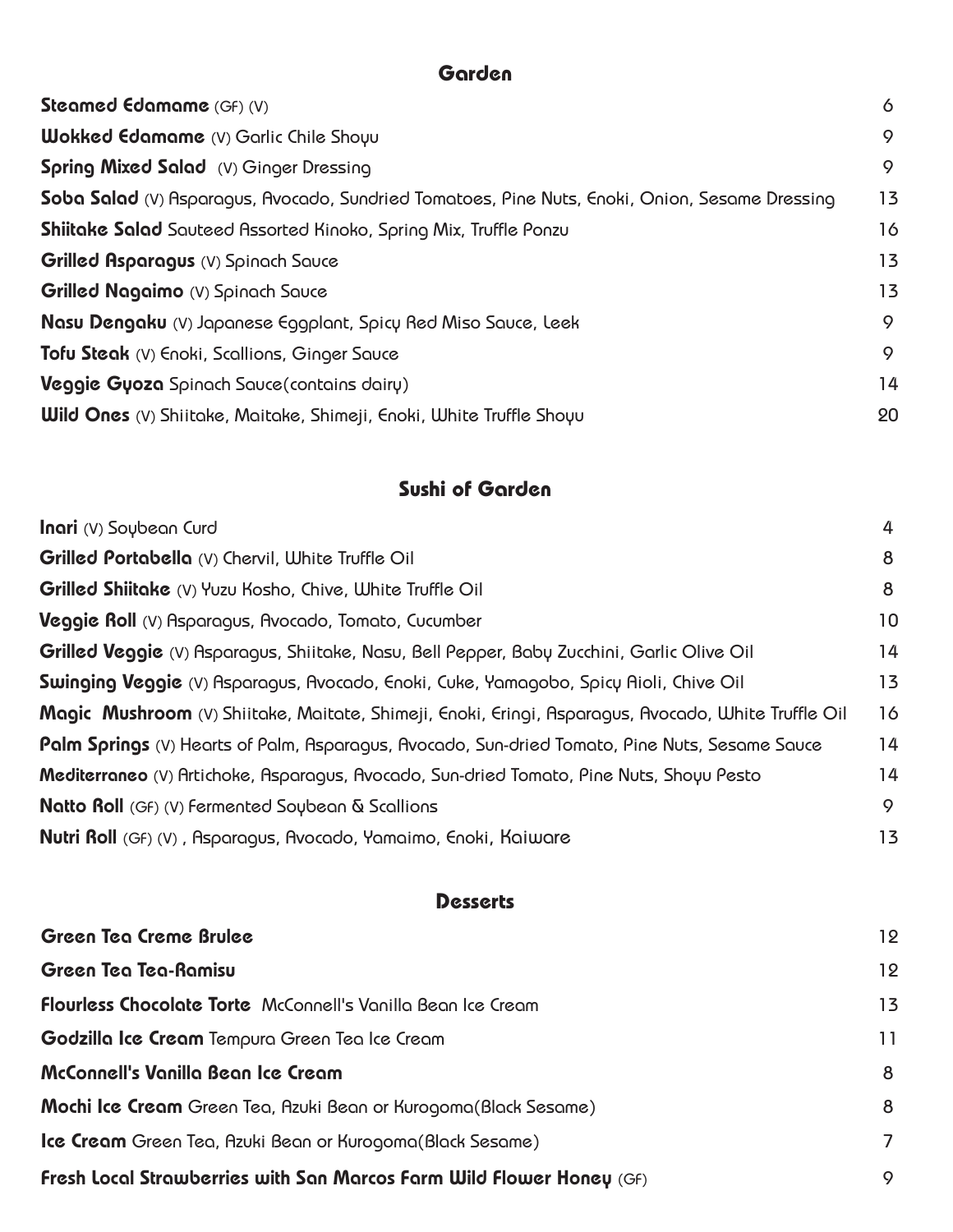#### Sake

| Koshu Masamune Hot Serving                             | $S$ mall $10$       | $L_{\alpha}$ 18      |
|--------------------------------------------------------|---------------------|----------------------|
| Mio Sparkling Sake                                     | 300ml 19            |                      |
| Kikusui Junmai Ginjo floral, fruity                    | 300ml 19            |                      |
| <b>Kaori</b> Mild, Smooth                              | 300ml 19            |                      |
| Taisetsu Semi-Dry, Floral, Clean                       | 300ml 21            | 720ml 52             |
| Otokoyama Dry, Sharp & Rich                            |                     | 720ml 52             |
| $D$ QSSQİ Creamy, Semi-dry, Bright & Lively 300ml $26$ |                     | 720 <sub>ml</sub> 62 |
| Hakkaisan Dry, Smooth                                  | 300ml 25            | 720ml 62             |
| Onigoroshi Junmai Ginjo Crispy Mild Dry 300ml 32       |                     | 720ml 72             |
| Onigoroshi Daiginjo Semi Fruity 300ml 44               |                     | 720ml 88             |
| JUN Crispy, Fruity, Clean, Balanced                    |                     | 720ml 66             |
| Yukimuro Snow Aged 3 yrs by Hakkaisan, Ellegant        |                     | 720ml 94             |
| Kubota Manju Daiginjo, Smooth                          |                     | 720ml 99             |
| Senshin Exceptionally Smooth                           |                     | 720ml 155            |
| Nigori Sake Unfiltered                                 |                     |                      |
| Shochikubai Sweet & Milky                              | 375ml <sup>20</sup> |                      |
| <b>Sayuri</b> Light Sweetness & Mild Flavor            | 300ml <sup>20</sup> | 720ml 49             |
| Hakkaisan Nigori Sparkling Dry, unsweet                |                     | 360ml 34             |
| Soju                                                   |                     |                      |
| lichiko Barley                                         | 7                   | 750 <sub>ml</sub> 65 |
| Hitotsubu no Mugi Barley                               | 8                   | 750ml 74             |
| $lk$ i Barley                                          | 9                   | 750 <sub>ml</sub> 95 |
| Tomino Hozan Yam                                       | 9                   | 750ml 89             |
| <b>Shiro</b> Rice                                      |                     | 200 <sub>ml</sub> 19 |
| Plum Wine & Plum Sake                                  |                     |                      |
| Choya Plum Wine                                        |                     | 750ml 38             |
| <b>Ume Kanon Plum Sake</b>                             |                     | 750ml 63             |
| Kuramoto no Umeshu, Ume Soju                           |                     | 750ml 85             |
| Beer                                                   | <b>Small</b>        | Large                |
| Asahi Super Dry                                        | 10                  | 13                   |
| Sapporo                                                | 10                  | 13                   |
| Kirin Ichiban                                          | 10                  | 13                   |
| Kirin Light                                            | 10                  | 13                   |
| Echigo                                                 |                     | 13                   |
| Kyoto Rice Ale                                         | 12                  |                      |
| Rydeen IPA                                             | 16                  |                      |
| Orion                                                  |                     | 16                   |
| Hitachino Nest Japanese Ale, 12oz Can                  | 13                  |                      |
| Kaliber Non Alcoholic                                  | 10                  |                      |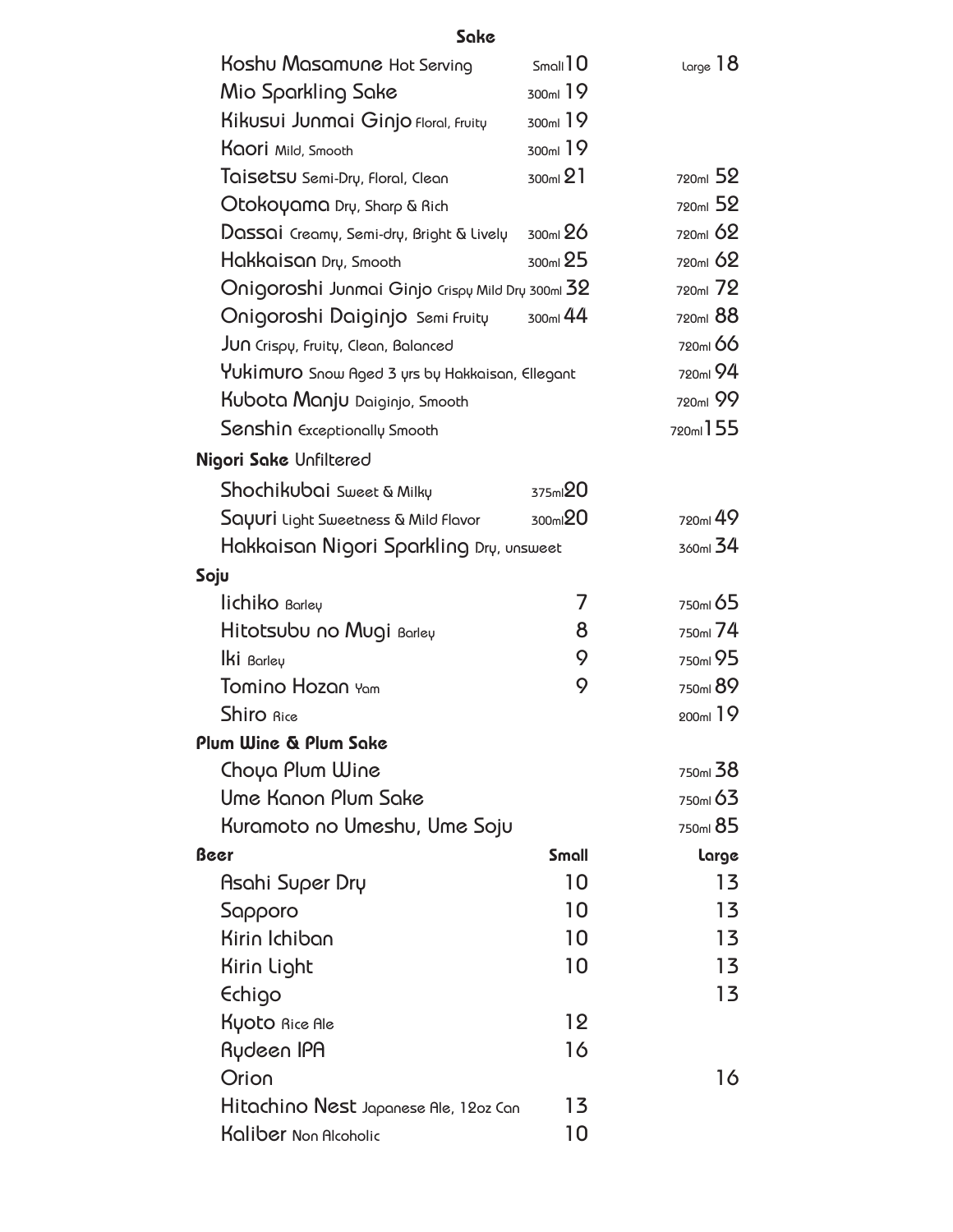# Wine by the Glass

| Ojai Vinyard Reisling Santa Barbara Kick on Ranch        | 14   |
|----------------------------------------------------------|------|
| Domaine Chandon Brut (1/4 Bottle)                        | 15   |
| Domaine Chandon Rose (1/4 Bottle)                        | 16   |
| Moet & Chandon Imperial Brut (1/4 Bottle)                | 20   |
| Summer Somewhere Rose Sta. Rita Hills                    | 13   |
| Ferrari Carno Fume Blanc Sonoma                          | 19   |
| Margerum Sybarite Sauvignon Blanc Happy Canyon           | 19.5 |
| Au Bon Climat Chardonnay Santa Barbara County            | 15   |
| Melville Pinot Noir Estate, Sta. Rita Hills              | 18   |
| Fiddlehead Pinot Noir Seven Twenty Eight Sta. Rita Hills | 22   |
| Arigato Surah by Jaffers Winery                          | 16   |
| Ferrrari Carno Merlot, Sonoma County                     | 13   |
| Kessler-Haak Cabernet Sauvignon Happy Canyon AVA         | 91   |
|                                                          |      |

#### Sparkling Wine & Champagne

| Mio Sparkling Sake (300ml(10oz))              | 20 |
|-----------------------------------------------|----|
| Hakkaisan Nigori Sparkling Dry, unsweet 360ml | 32 |
| Moet & Chandon Brut (1/4 Bottle)              | 20 |
| Moet & Chandon Brut (1/2 Bottle)              | 45 |
| Arigato Sparkling Brut                        | 70 |
| Taittinger Brut                               | 75 |
| <b>Bollinger Brut</b>                         | 99 |
| Ruinart Rose (1/2 Bottle)                     | 75 |

# White Wine

| Ojai Vinyard Reisling Santa Barbara Kick on Ranch              | 56 |
|----------------------------------------------------------------|----|
| Conundrum White Table Wine Rutherford                          | 50 |
| Carr Pinot Gris Santa Barbara                                  | 52 |
| Hugel Riesling Alsace France                                   | 52 |
| Ferrari Carno Fume Blanc Sonoma                                | 44 |
| Domane Wachau Gruner Veltliner Austria                         | 48 |
| Margerum Sybarite Sauvignon Blanc Happy Canyon                 | 50 |
| Chateau de Sancerre Sauvignon Blanc Sancerre France            | 60 |
| Sanford Chardonnay (1/2 Bottle) Sta Rita Hills                 | 28 |
| Au Bon Climat Chardonnay Santa Barbara County                  | 60 |
| Diatom Chardonnay Katherine's Santa Maria Valley               | 65 |
| Newton Chardonnay Unfiltered Napa Valley                       | 65 |
| <b>Whitcraft Winery Chardonnay Pence Ranch Sta. Rita Hills</b> | 98 |
|                                                                |    |

#### Rose Wine

| Summer Somewhere Sta. Rita Hills | 52 |
|----------------------------------|----|
|                                  |    |

#### Red Wine

| Au Bon Climat Pinot Noir Santa Barbara County            | 60 |
|----------------------------------------------------------|----|
| Melville Pinot Noir Estate Sta. Rita Hills               | 70 |
| Kessler-Haak Pinot Noir Reserve Sta. Rita Hills          | 76 |
| Fiddlehead Pinot Noir Seven Twenty Eight Sta. Rita Hills | 88 |
| Terrazas de Los Andes, Malbec Reserva Mendoza, Argentina | 44 |
| Ferrrari Carno Merlot, Sonoma County                     | 50 |
| Arigato Surah, by Jaffurs Santa Barbara                  | 60 |
| Kessler-Haak Cabernet Sauvignon Happy Canyon AVA         | 84 |
| Numanthia Termes (Tinta de Toro), Valdefinjas Spain      | 50 |
| Jaffurs Surah Bien Nacido Vineyard                       | 98 |